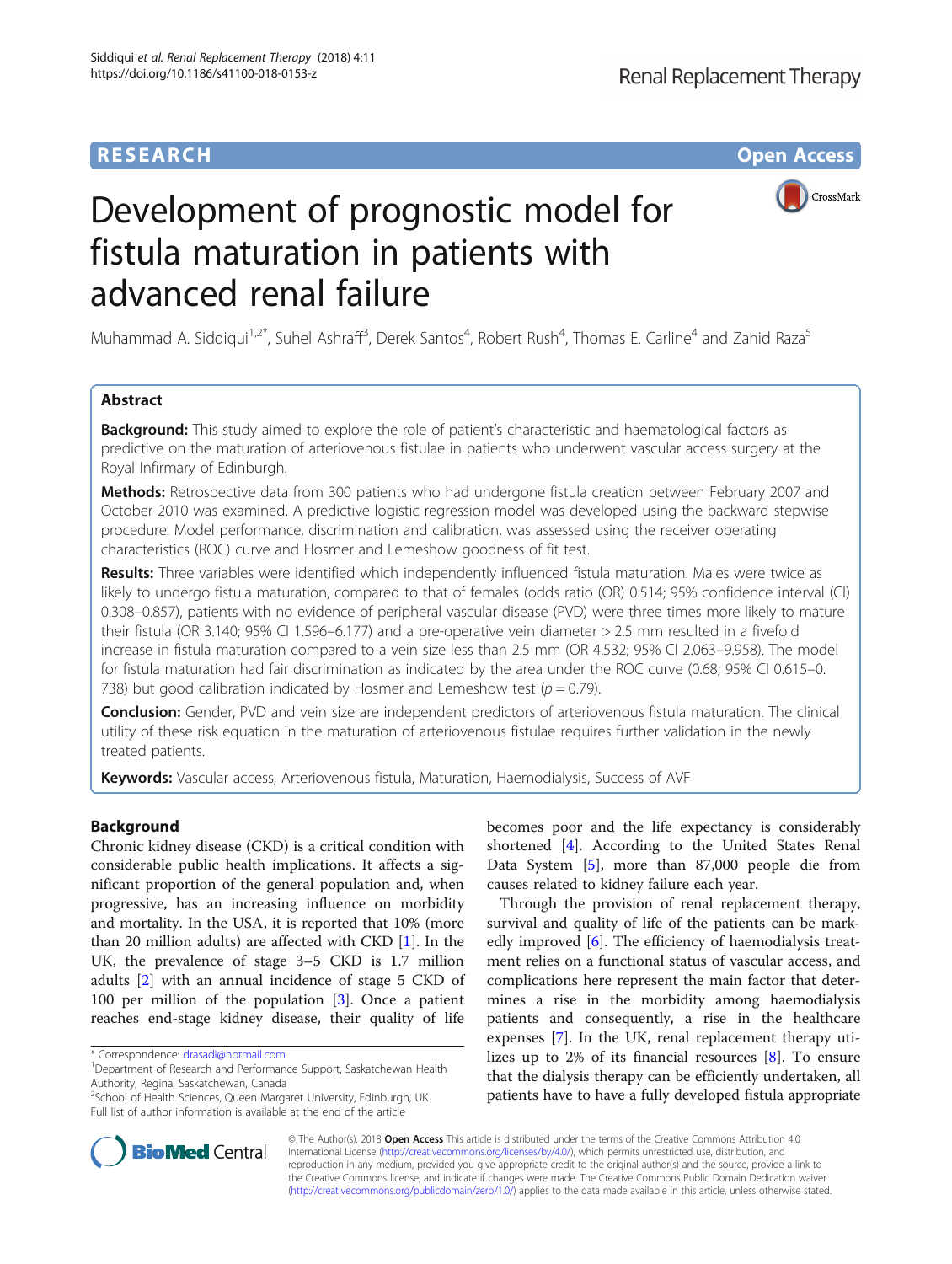for cannulation. The percentage of arteriovenous fistulae (AVF) that fail to mature for haemodialysis is 28–53% [[9](#page-7-0)]. The dialysis therapy is often postponed for up to 6 months or more to allow extra time for the fistula to develop; if this does not happen, the AVF is declared as 'failed to mature'. The development process of AVF is complicated, and it is difficult to settle on the precise length of time it requires to mature [\[10\]](#page-7-0). Several researchers [\[11](#page-7-0)–[16\]](#page-7-0) have recommended a number of pre-surgical principles relying on invasive and non-invasive procedures; however, factors, such as cost, time and complexity, hinder the widespread application of these principles.

It may be possible to improve the end results of vascular access by gaining a more comprehensive picture about the various factors involved in the maturation of fistulae. This could then in turn provide important information during the pre-surgical evaluation that surgeons can base their decisions on. Independent predictive factors may be beneficial in anticipating successful fistula maturation without the use of invasive tests, and this could be cost-effective. The objective of the study was to assess factors which are important in the successful maturation of AVF. These were used to formulate a simple and economical prognostic model on the maturation of AVF.

# Methods

# Research design

This is a single-centre exploratory study that involved the collection of retrospective data from the Royal Infirmary of Edinburgh and identification of those independent predictors for a predictive model of fistula maturation. A favourable ethical opinion was obtained from the NHS Lothian ethics committee and Queen Margaret University ethics committee for the study.

Using the retrospective clinical database of patients with ESRD, we identified 300 patients between February 2007 and October 2010 who had undergone vascular access surgery for first-time AVF creation. Patients who underwent a repeat AVF creation (second and further fistula creations) were not included in this study. Purposive sampling technique was used for patient's recruitment. Study was performed systematically in different steps from identification, screening, recruitment, data collection of potential participants and finally data analysis by using appropriate statistical test (Fig. [1\)](#page-2-0).

A retrospective case note review was performed on all patients identified from the hospital vascular access database as having undergone construction of AVF. The medical case files of the patients who had undergone fistula surgery between 2007 and 2010 were retrieved from the medical records (Proton® software and Apex® software) at the Royal Infirmary Edinburgh. At the beginning, all potential participants' records were screened comprehensively. From the data, reports of patients were

developed from the pre-operative assessment papers and the clinical results of their operation obtained from the clinical records and follow-up case notes.

The details of patient's factor and blood markers were explored by complete review of the patient's inpatient and outpatient medical record (containing all information pertaining to medical and surgical consultations and all previous hospital admissions and management) via an electronic database. All the data was entered into an Excel spreadsheet (Microsoft, USA).

The patient record including age, gender and risk factors; peripheral vascular disease (PVD); diabetes mellitus (DM); hypertension (HTN); smoking (ever versus never); and dialysis (ever versus never). Patients were defined as obese when their body mass index was > 30, consistent with the World Health Organization classification [\[17](#page-7-0)]. Fistula characteristics that were ascertained included fistula type and its location (right or left). Clinically important biomedical factors including estimated glomerular filtration rate (eGFR); creatinine; blood urea; serum potassium (K); sodium (Na); calcium (Ca); bicarbonate (HCO<sub>3</sub>); prothrombin time (PT); international normalization ratio (INR); high-density lipoprotein (HDL); triglyceride (TG); total cholesterol (TC); and vein diameter were also included in the analysis. Duplex investigation of the veins was performed to measure the diameter of arm veins according to a standard protocol by vascular scientists in the vascular clinic of Royal Infirmary Edinburgh. All procedures such as general physical examination consisted of inspection and palpation of the vessels of the upper arm and forearm and measurement of brachial artery blood pressure. Subsequently, height and weight details were recorded in order to calculate the BMI values and blood samples were obtained by the regular NHS staff. PVD was identified through a physical examination and by comparing the blood pressure in the arm and ankle. Ankle-brachial pressure index (ABPI)  $\leq 0.90$  reliably identifies 95% of symptomatic arteriogram-positive PVD individuals and almost 100% of healthy controls [\[18](#page-7-0)].

## Outcome definition

Maturation was defined as the ability to provide ongoing functional haemodialysis at the sixth week [[19](#page-7-0), [20](#page-7-0)] from the access procedure. An experienced dialysis specialist nurse determined when the fistula was ready for an attempt at cannulation and then attempted initial cannulation of the fistula; if unsuccessful, the fistula then was evaluated by the vascular surgeon at the Royal Infirmary of Edinburgh.

## Statistical analysis

Statistical analysis was performed using SPSS (IBM SPSS Statistics 20.0). Data was expressed as mean, standard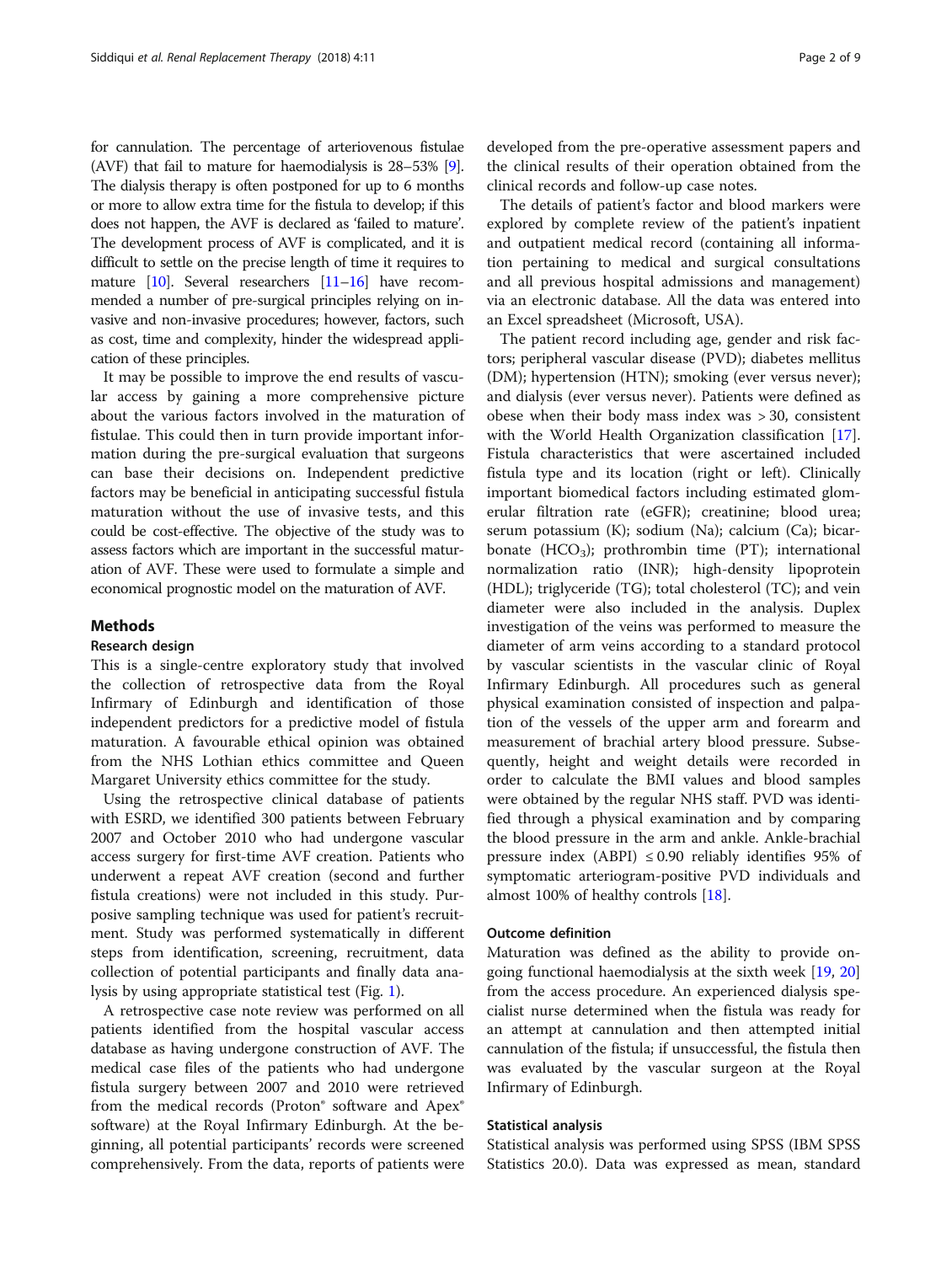<span id="page-2-0"></span>

deviation (SD) and 95% confidence interval (CI) or as proportions. The association between the independent factors and outcome, i.e. mature fistula, was assessed initially employing univariable logistic regression, and following this, a multivariable model was produced utilizing backward stepwise logistic regression with those variables found to be significant in the univariable regression at  $p < 0.25$ . The odds ratios and associated 95% confidence intervals for variables in the final model were reported. The significance level for the multivariable model was set at  $p < 0.05$ . Multicollinearity in the model was investigated to assess the relationship between the independent factors. We evaluated the calibration and discrimination performance of the model. For the calibration, the Hosmer-Lemeshow test was employed to investigate how well the predicted probabilities agreed with the observed probabilities. Discrimination, which refers to the ability of a model to distinguish between the maturation and immaturation of the AVF, was quantified using the ROC curve. The ROC curve plots the sensitivity (true positive rate) against 1—specificity (false positive rate) for consecutive cut-offs for the probability of an outcome [\[21](#page-7-0)].

# Results

Retrospective data was obtained for 300 patients who underwent vascular access surgery. Ages ranged from 19 to 87 years, with a mean age of 60.5 (16) years. Successful maturation of the AVF was achieved in 168 (56%) patients as assessed by dialysis specialist nurses.

# Univariable associations

AVF characteristics and univariable analysis of clinical variables for the prediction of maturation of fistula are shown in Table [1](#page-3-0). Univariable analysis found nine variables to be associated with maturation of AVF: gender, side of arm, type of fistulae, PVD, diabetes, SBP, INR, TG and vein size. In addition to the above variables, a further two statistically non-significant variables, i.e. dialysis [[22](#page-7-0), [23\]](#page-7-0) (ever versus never) and eGFR [[24](#page-7-0)], were added to the model due to their possible clinical association with the maturation of AVF as suggested by the vascular surgeons.

# Multivariable associations

Three variables were identified which were independently associated with fistula maturation using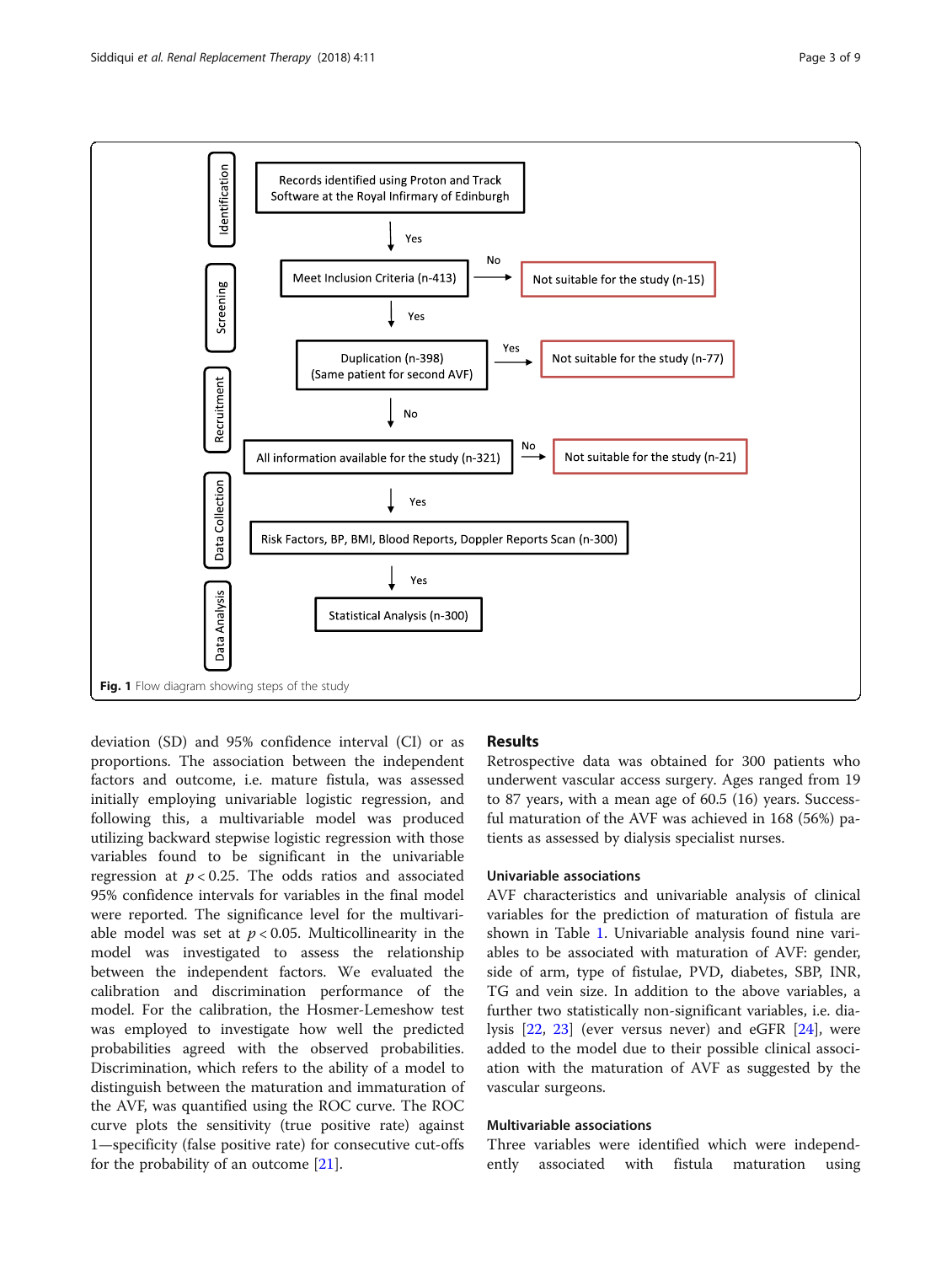| Clinical characteristics | Mature AVF % | Total % | Crude OR (95% CI)      | $p$ value            |
|--------------------------|--------------|---------|------------------------|----------------------|
| Age                      |              |         |                        | 0.45                 |
| > 50 years               | 57.2         | 76.3    |                        |                      |
| $\leq$ 50 years          | 52.1         | 23.7    | 0.814 (0.477-1.389)    |                      |
| Gender                   |              |         |                        | $0.049*$             |
| Male                     | 60           | 66.7    |                        |                      |
| Female                   | $48\,$       | 33.3    | 0.615 (0.379-0.998)    |                      |
| Arm                      |              |         |                        | $0.129$ <sup>*</sup> |
| Left                     | 53.4         | 73.7    |                        |                      |
| Right                    | 63.3         | 26.3    | 1.505 (0.887-2.553)    |                      |
| Fistula                  |              |         |                        | $0.115*$             |
| $\mathsf{BC}$            | 60.1         | 62.7    |                        |                      |
| $\mathsf{RC}$            | 51.9         | 27      | 0.715 (0.423-1.208)    |                      |
| BB                       | 41.9         | 10.3    | 0.479 (0.222-1.036)    |                      |
| Surgeons                 |              |         |                        | 0.788                |
| Surgeon A                | 56.4         | 68.0    |                        |                      |
| Surgeon B                | 56           | 25.0    | 0.985 (0.578-1.679)    |                      |
| Surgeon C                | 71.4         | 2.3     | 1.935 (0.367-10.206)   |                      |
| Surgeon D                | $40\,$       | 1.7     | 0.516 (0.084-3.154)    |                      |
| Surgeon E                | 44.4         | 3       | 0.619 (0.162-2.373)    |                      |
| PVD                      |              |         |                        | $0.001$ <sup>*</sup> |
| Yes                      | 33.3         | 16      |                        |                      |
| No                       | 60.3         | 84      | 3.04 (1.585-5.829)     |                      |
| DM                       |              |         |                        | $0.102$ <sup>*</sup> |
| Yes                      | 50           | 38      |                        |                      |
| $\rm No$                 | 59.7         | 62      | 1.48 (0.925-2.367)     |                      |
| Smoker                   |              |         |                        | 0.49                 |
| Yes                      | 61           | 13.7    |                        |                      |
| No                       | 55.2         | 86.3    | 0.789 (0.402-1.547)    |                      |
| <b>HTN</b>               |              |         |                        | 0.406                |
| Yes                      | 57.3         | 78      |                        |                      |
| $\rm No$                 | 51.5         | 22      | 0.793 (0.458-1.371)    |                      |
| Dialysis                 |              |         |                        | 0.513                |
| Yes                      | 53.6         | 37.3    |                        |                      |
| No                       | 57.4         | 62.7    | 1.17 (0.731-1.873)     |                      |
| $K^+$ (mmol/L)           |              |         |                        | 0.948                |
| Normal                   | 56.2         | 54.3    |                        |                      |
| Abnormal                 | 55.8         | 45.7    | 1.015 (0.642-1.605)    |                      |
| Na <sup>+</sup> (mmol/L) |              |         |                        | 0.439                |
| Normal                   | 55.1         | 85.3    |                        |                      |
| Abnormal                 | 61.4         | 14.7    | 1.295 (0.673-2.494)    |                      |
| $Ca^{++}$ (mmol/L)       |              |         |                        | 0.525                |
| $\leq 2.5$               | 56.7         | 87      |                        |                      |
| > 2.5                    | 51.3         | 13      | $0.804 (0.41 - 1.577)$ |                      |
| HCO3 (mmol/L)            |              |         |                        | 0.743                |

<span id="page-3-0"></span>Table 1 Univariable analysis of independent factors to maturation of AVF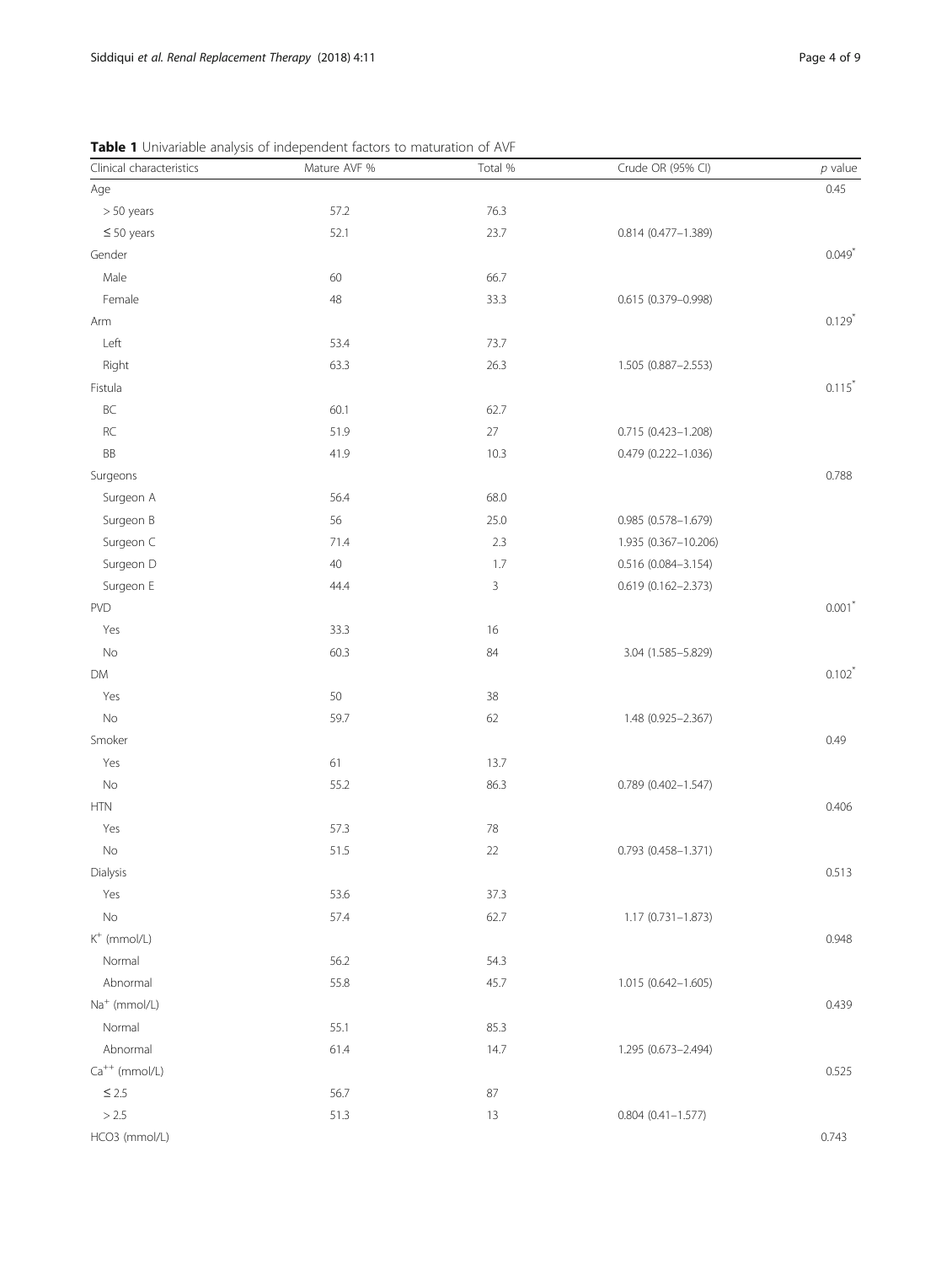| Clinical characteristics          | Mature AVF % | Total %      | Crude OR (95% CI)        | $p$ value              |
|-----------------------------------|--------------|--------------|--------------------------|------------------------|
| $\leq$ 23                         | 57           | 45           |                          |                        |
| $>23$                             | 55.2         | 55           | 0.926 (0.586-1.465)      |                        |
| Creatinine (mmol/L)               |              |              |                          | 0.676                  |
| >400                              | 57.5         | 44.7         |                          |                        |
| $> 120 \le 400$                   | 55.2         | 54.3         | 0.913 (0.576-1.447)      |                        |
| $\leq$ 120                        | 33.3         | $\mathbf{1}$ | $0.37$ $(0.033 - 4.182)$ |                        |
| Urea (mmol/L)                     |              |              |                          | 0.949                  |
| $>15$                             | 55.3         | 65.7         |                          |                        |
| $>6.6 - S 15$                     | 57.1         | 18.7         | 1.076 (0.591-1.960)      |                        |
| $\leq 6.6$                        | 57.4         | 15.7         | 1.09 (0.73-2.073)        |                        |
| eGFR (ml/min/1.73m <sup>2</sup> ) |              |              |                          | 0.459                  |
| $\leq$ 15                         | 57.4         | 64.6         |                          |                        |
| $>15\,$                           | 52.9         | 35.4         | 0.834 (0.516-1.349)      |                        |
| SBP (mm of Hg)                    |              |              |                          | $0.101$ *              |
| $\leq$ 130                        | 51.6         | 53           |                          |                        |
| $>130\,$                          | 48.4         | 47           | 1.468 (0.927-2.325)      |                        |
| DBP (mm of Hg)                    |              |              |                          | 0.786                  |
| $\leq 85$                         | 56.3         | 90.7         |                          |                        |
| $>85$                             | 53.6         | 9.3          | $0.897(0.411 - 1.958)$   |                        |
| BMI (kg/m <sup>2</sup> )          |              |              |                          | 0.563                  |
| $\leq$ 30                         | 55           | 73.3         |                          |                        |
| $>30\,$                           | 58.8         | 26.7         | 1.165 (0.694-1.957)      |                        |
| PT(s)                             |              |              |                          | 0.413                  |
| $\leq$ 13.4                       | 56.9         | 86.6         |                          |                        |
| > 13.5                            | 50           | 13.4         | 0.757 (0.389-1.474)      |                        |
| INR (ratio)                       |              |              |                          | $0.140^{*}$            |
| $\leq$ 1.2                        | 57.6         | 88           |                          |                        |
| > 1.2                             | 44.4         | 12           | 0.589 (0.292-1.189)      |                        |
| TC (mmol/L)                       |              |              |                          | $0.24$ <sup>*</sup>    |
| $\leq 5$                          | 57.9         | 76           |                          |                        |
| $> 5\,$                           | 50           | 24           | 1.294 (0.804-2.084)      |                        |
| TG (mmol/L)                       |              |              |                          | 0.289                  |
| $\leq$ 2.1                        | 53.7         | 63.3         |                          |                        |
| > 2.1                             | 60           | 36.7         | 0.773 (0.48-1.244)       |                        |
| HDL (mmol/L)                      |              |              |                          | 0.874                  |
| $\leq 1.1$                        | 55.6         | 51           |                          |                        |
| $>1.1\,$                          | 56.5         | 49           | 1.037 (0.658-1.637)      |                        |
| Vein size (mm)                    |              |              |                          | $< 0.001$ <sup>*</sup> |
| $\leq 2.5$                        | 26.3         | 12.6         |                          |                        |
| > 2.5                             | 60.3         | 87.4         | 4.254 (1.983-9.126)      |                        |

Table 1 Univariable analysis of independent factors to maturation of AVF (Continued)

Independent patient factors and blood markers that underwent in univariate analysis and their association with the maturation of AVF. Data values are expressed as value (%), odds ratio (OR), confidence interval (CI) and level of significance (p)

BC brachiocephalic, RC radiocephalic, BB bicarbonate, PVD peripheral vascular disease, DM diabetes mellitus, HTN hypertension, K potassium, Na sodium, Ca calcium, HCO3 bicarbonate, e-GFR estimated glomerular filtration rate, SBP systolic blood pressure, DBP diastolic blood pressure, BM body mass index, PT prothrombin time, INR international normalization ratio, TC total cholesterol, TG triglyceride, HDL high density lipoprotein<br>"Significant variables having navalue < 0.25  $\checkmark$ Significant variables having p value < 0.25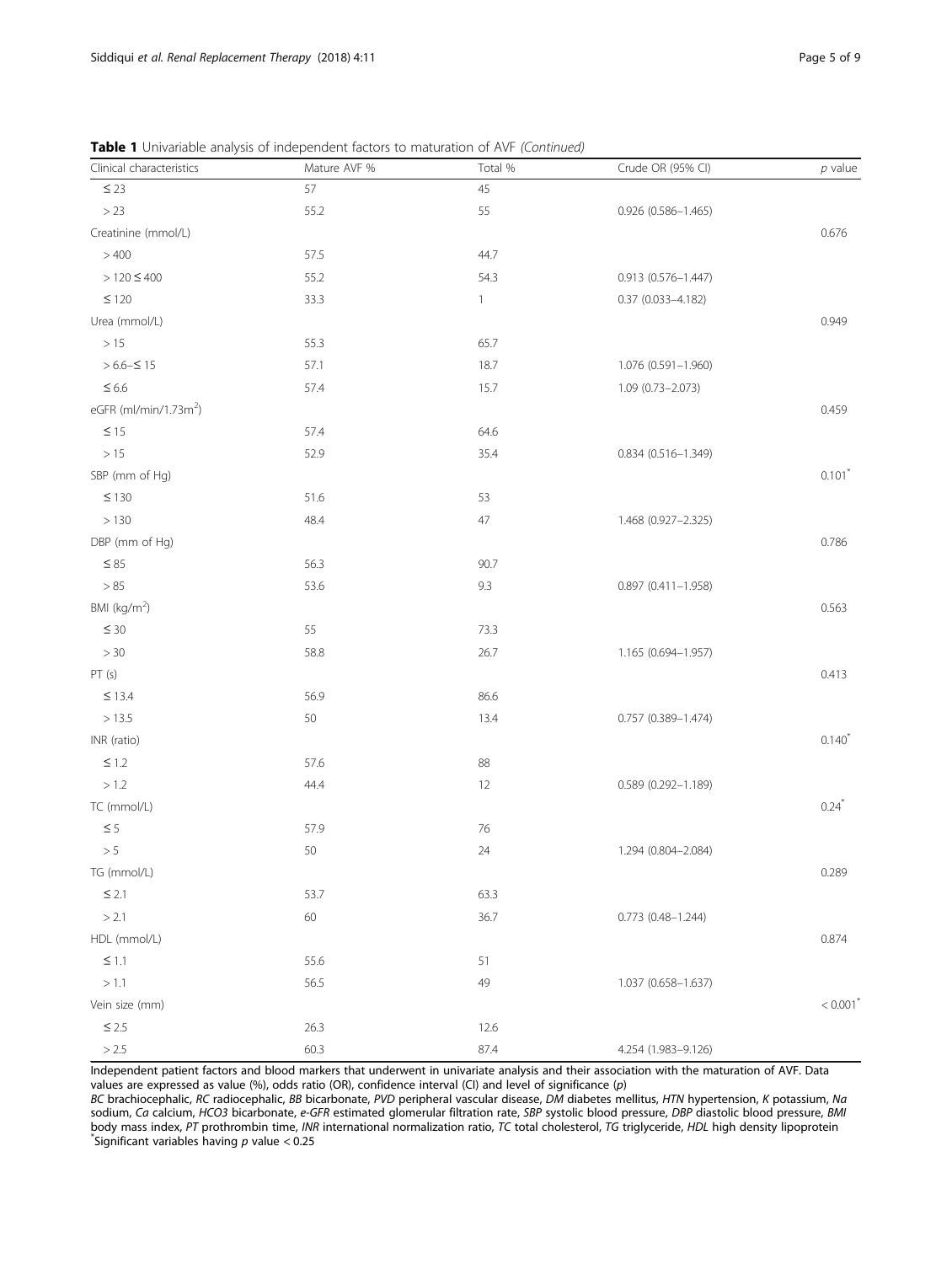multivariable logistic regression analysis (Table 2). Males were twice as likely to undergo fistula maturation, compared to females (OR 0.514; 95% CI 0.308–0.857;  $p = 0.011$ ) with patients who had no evidence of PVD being three times more likely to mature their fistula (OR 3.140; 95% CI 1.596-6.177;  $p < 0.001$ ) and those with a pre-operative vein diameter greater than 2.5 mm [[25,](#page-7-0) [26](#page-7-0)] resulting in a fivefold increase in fistula maturation compared to a vein size less than 2.5 mm (OR 4.532; 95% CI 2.063–9.958; p < 0.001). No multicollinearity was observed between the independent factors.

The overall risk score for each patient was estimated by summing the scores of each significant independent variable. Using the prediction model, the following prognostic equation was developed:

Risk score (- log odds) = 
$$
\beta_0 + \beta_1 X_1 + \beta_2 X_2 + \dots
$$
  
+  $\beta_n X_n$ 

where  $\beta_0$  is the intercept,  $\beta_1$  till  $\beta_n$  are the regression coefficients and  $X_1$  to  $X_n$  are independent variables.

Risk score  $($  – log odds of failure of AVF maturation)  $= 00.182 + (-0.666 \times \text{gender}) + (1.144 \times \text{PVD})$  $+ (1.511 \times \text{vein size})$ 

where all variables are coded 0 for no or 1 for yes. The value − 0.182 is called the intercept, and the other numbers are the estimated regression coefficients for the predictors, which indicate their mutually adjusted relative contribution to the outcome risk.

The performance of the final prognostic model assessed in terms of calibration using Hosmer-Lemeshow test was not significant ( $p = 0.79$ ). This suggests that there was no statistically significant difference between predicted and observed outcomes. The area under the ROC curve for prediction of maturation of fistula was 0.68 (95% biascorrected CI 0.615, 0.738), which indicates fair [[27](#page-7-0)] discrimination (Fig. 2).

# **Discussion**

The results of this study identify three clinical factors, each of which was independently associated with maturation of AVF: male gender, PVD and vein diameter. AVF



successfully matured in 168 patients, accounting for 56% of the total number of patients. Similar results have been obtained by Feldman et al. [[28](#page-7-0)], with 55.5% out of a total of 348 patients exhibiting successful AVF maturation.

The study result showed a gender difference, mature rates of 60% for men and of 48% for women. Miller et al. [[29](#page-7-0)] found Ithat the AVF maturation is more successful in men than in women. Similar results were obtained by Gibbons [[30\]](#page-7-0) and Iyem [[31\]](#page-7-0). In our study, males were twice as likely to undergo fistula maturation, compared to that of females; the most rational explanation for this difference is the smaller size of vessels in women. Some studies also found female gender to be associated with immature fistula [\[12,](#page-7-0) [13,](#page-7-0) [15,](#page-7-0) [32](#page-7-0)]. However, there are also studies that did not show a gender difference. Jennings et al. [\[26](#page-7-0)] involved the creation of AVFs on 114 participants and did not observe any gender difference in the maturation of AVF [[33,](#page-8-0) [34\]](#page-8-0).

Out of 300 patients, 38% were diabetic and 16% had clinical evidence of PVD. In a number of studies, it has been reported that more than 50% of North American dialysis patients had diabetes, and approximately one

**Table 2** Multivariable predictors of AVE maturation

| <b>Rable 2</b> <i>I</i> VIDITIVATIONE PREDICTORS OF AVE THAT DIRECTED |                                                  |                        |           |
|-----------------------------------------------------------------------|--------------------------------------------------|------------------------|-----------|
| Predictors of AVF maturation                                          | Test statistics and associated degree of freedom | Adjusted OR (95% CI)   | $p$ value |
| Gender (male)                                                         | $x^2(1) = 3.896, p = 0.048$                      | $0.514(0.308 - 0.857)$ | 0.011     |
| PVD (no)                                                              | $\chi^2(1) = 11.91, p = 0.001$                   | 3.140 (1.596-6.177)    | < 0.001   |
| V. size $(> 2.5)$                                                     | $\chi^2(1) = 15.56, p < 0.001$                   | 4.532 (2.063-9.958)    | < 0.001   |
| Model summary<br>-2 log-likelihood                                    | Cox and Snell $R^2$                              | Nagelkerke $R^2$       |           |
| 378.714                                                               | 0.104                                            | 0.139                  |           |
|                                                                       |                                                  |                        |           |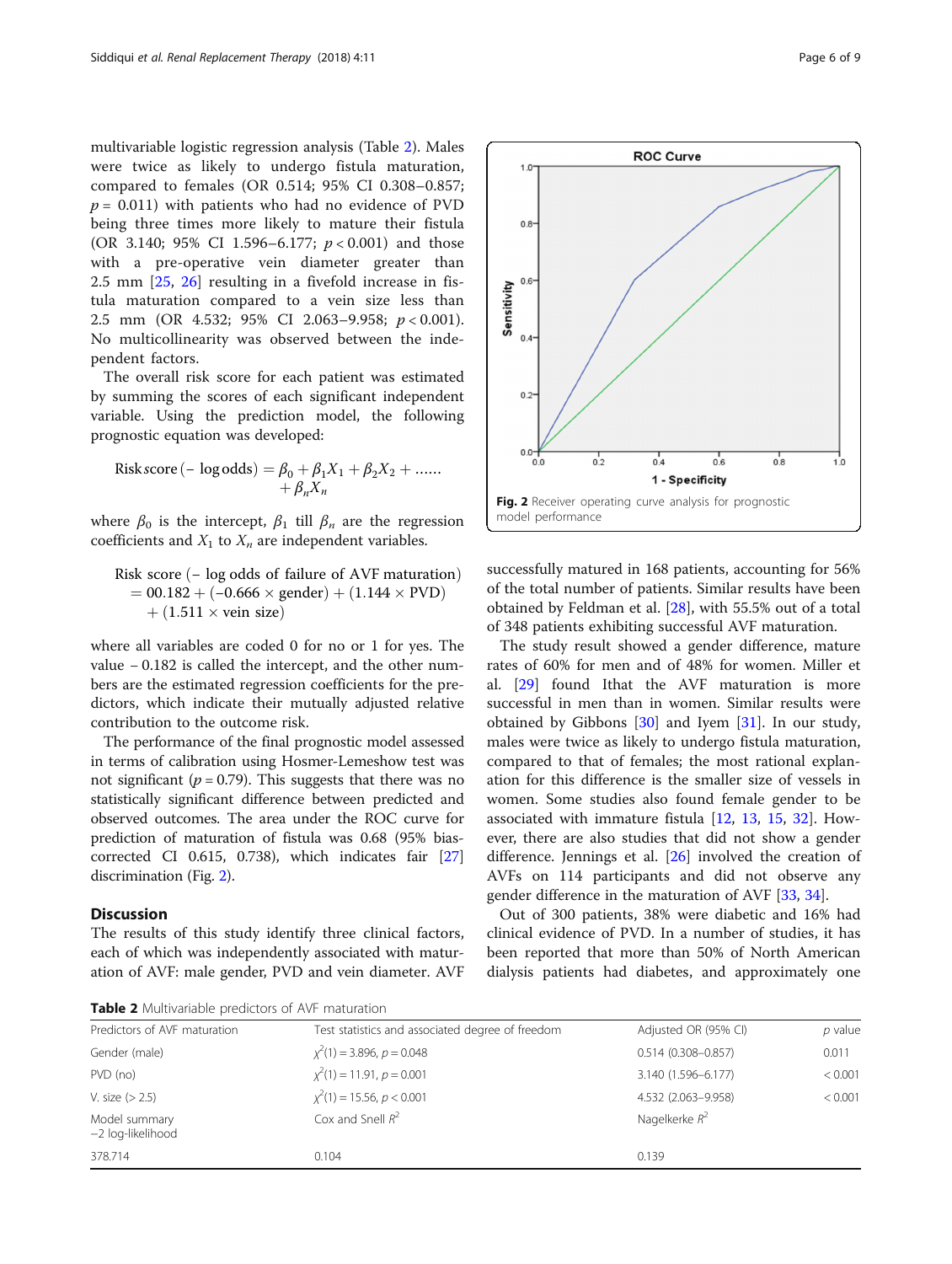third had PVD [[35](#page-8-0)–[37\]](#page-8-0). In our study, fistula maturation was 59.7% in a group with no history of PVD and 33.3 in patients with PVD. This emerged as one of the predictive factors in the maturation of fistulae in the multivariable analysis. Patients with no evidence of PVD were three times more likely to mature their fistula. Our data is consistent with other studies in which PVD was associated with AVF failure [[38](#page-8-0), [39\]](#page-8-0). Chan et al. conducted a retrospective cohort analysis using 1486 patients' data [[40\]](#page-8-0). It was revealed that patients who suffer from PVD are more likely to experience non-maturation of AVF (OR 2.78, 95% CI 1.01–7.63,  $p = 0.047$ ). Fistula failure is consistent with the underlying need for adequate arterial vessels, which deteriorate with the normal aging process and are damaged by concurrent disease; this finding is supported by other studies [\[11,](#page-7-0) [41\]](#page-8-0).

Our data are consistent with other studies in which vein size was associated with successful maturation of fistulae. Mendes et al. reported that if the diameter of the cephalic veins exceeds 2 mm, there is a 76% success rate of functional dialysis access, whereas if the diameter is less than 2 mm, there is only a 16% success rate [\[14](#page-7-0)]. In this study, a pre-operative vein diameter greater than 2.5 mm resulted in a fivefold increase in fistula maturation compared to a vein size less than 2.5 mm. Our data is consistent with other studies in which vein size is associated with successful fistula maturation [[41,](#page-8-0) [42](#page-8-0)]. The cut-off value identified by Brimble et al. was 2.6 mm; however, only women exhibited a substantial discrepancy between AVF success and failure with regard to vein diameter [[43\]](#page-8-0). In contrast, Wong et al. did not observe any discrepancies between AVF success and failure in the mean vein diameter at the wrist but indicated AVF failure in all cases where the vein diameter was below 1.6 mm [\[44\]](#page-8-0).

This study hypothesized that blood and patient factors could be used to stratify risk of self-report of maturation of AVF. In brief, using the development dataset of 300 subjects, we identified three variables associated with maturation of fistula: gender, PVD and vein size. The performance of the developed model in this study was assessed by discrimination and calibration of the model. The area under the ROC curve for a prognostic model is classically between 0.6 and 0.85 [[45](#page-8-0)]. In our study, ROC curve was primarily designed for prognostic models, rather for diagnostic models. ROC curve was 0.68 in the development model and 0.59 in the validation stage, meaning that the model had limited capacity to correctly distinguish between mature and immature fistulae.

The present study has a number of limitations. The connection between artery diameter and blood inflow rate was emphasized by a number of studies [\[42](#page-8-0), [46](#page-8-0), [47](#page-8-0)]. However, we did not included artery diameter and arterial blood flow in our study due to the unavailability of retrospective data. Another limitation were the duplex measurements of the vein diameter and measurements of vessel diameter carried out by vascular scientists who had a great deal of experience and were familiar with the procedure. The objective of the scientist was to carry out the measurements in spite of the differences between pre-surgery examination and the actual intervention. However, there were few staff changes during the 5 years when the fistulae were constructed. As argued by Pisoni et al. [[48\]](#page-8-0), it is important to take into consideration non-measurable elements, such as measurement techniques and principles of care, apart from ample case-mix adaptations highlighted by other studies.

# Conclusion

A preoperative, clinical prediction model to determine fistulae that are likely to mature was created. It was found to be simple and easily reproducible and applied to predictive risk categories. Gender, PVD and vein size are useful predictors of arteriovenous fistula maturation. The clinical utility of these risk categories in the maturation of arteriovenous fistula requires further validation in the newly treated patients.

#### Abbreviations

ABPI: Ankle-brachial pressure index; AVF: Arteriovenous fistula; BMI: Body mass index; Ca: Calcium; CI: Confidence interval; CKD: Chronic kidney disease; DM: Diabetes mellitus; eGFR: Estimated glomerular filtration rate; ESRD: Endstage renal disease; HCO<sub>3</sub>: Bicarbonate; HDL: High-density lipoprotein; HTN: Hypertension; INR: International normalized ratio; K: Potassium; Na: Sodium; NHS: National Health System; NICE: National Institute for Health and Care Excellence; OR: Odds ratio; PT: Prothrombin time; PVD: Peripheral vascular disease; ROC: Receiver operating curve; SD: Standard deviation; SPSS: Statistical Package for the Social Science; TC: Total cholesterol; TG: Triglyceride; USRDS: United States Renal Data System

#### Acknowledgements

We appreciate Rona Lochiel, a vascular access nurse specialist, Royal Infirmary, Edinburgh, for her assistance in the recruitment and follow-up of the patients. We also like to thank statistician Catriona Graham (Wellcome Trust Clinical Research Facility, University of Edinburgh) for her advice in the data analysis.

#### Funding

No funding was obtained.

#### Availability of data and materials

The datasets during and/or analysed during the current study are available from the corresponding author on reasonable request.

#### Authors' contributions

MAS conceived the study and collected the data. MAS and RR analysed the data. MAS and SA drafted the manuscript while DS, TC and ZR revised and reviewed the whole manuscript. All authors read and approved the final manuscript.

#### Ethics approval and consent to participate

The study protocol was approved by the South East Scotland Research Ethics Committee 03, Edinburgh, UK (No: 09/S1103/29).

## Consent for publication

Not applicable.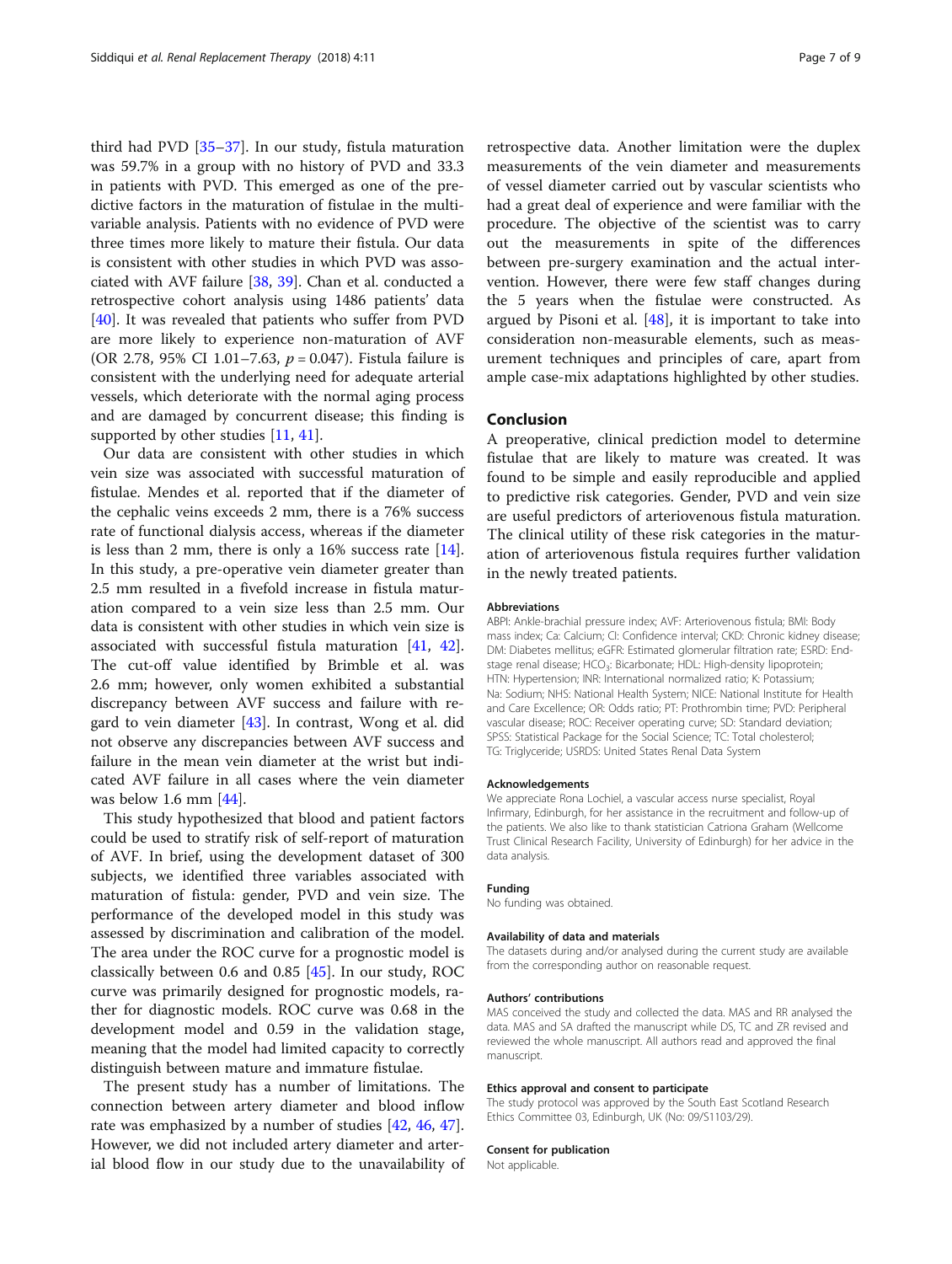#### <span id="page-7-0"></span>Competing interests

The authors declare that they have no competing interests.

## Publisher's Note

Springer Nature remains neutral with regard to jurisdictional claims in published maps and institutional affiliations.

#### Author details

<sup>1</sup>Department of Research and Performance Support, Saskatchewan Health Authority, Regina, Saskatchewan, Canada. <sup>2</sup>School of Health Sciences, Queen Margaret University, Edinburgh, UK. <sup>3</sup>Department of Diabetes and Endocrinology, Royal Victoria Infirmary, Newcastle, UK. <sup>4</sup>School of Health Sciences, Queen Margaret University, Edinburgh, UK. <sup>5</sup>Department of Vascular Surgery, Royal Infirmary, Edinburgh, UK.

## Received: 21 November 2017 Accepted: 6 February 2018 Published online: 07 March 2018

## References

- 1. Centres for Disease Control and Prevention (CDC). National chronic kidney disease fact sheet: general information and national estimates on chronic kidney disease in the United States. Atlanta, GA: US Department of Health and Human Services, Centres for Disease Control and Prevention; 2014.
- 2. NHS Kidney Care. Kidney Disease: Key Facts and Figures. [Online]. East Midlands Public Health Observatory (EMPHO), East Midlands. 2011. Available from: [http://patientsafety.health.org.uk/sites/default/files/resources/](http://patientsafety.health.org.uk/sites/default/files/resources/diabeteswithkidneydiseasekeyfacts.pdf) [diabeteswithkidneydiseasekeyfacts.pdf.](http://patientsafety.health.org.uk/sites/default/files/resources/diabeteswithkidneydiseasekeyfacts.pdf) Accessed May 2014.
- 3. Hamer RA, El Nahas AM. The burden of chronic kidney disease: Is rising rapidly worldwide. BMJ :British Medical Journal. 2006;332(7541):563–564.
- 4. Noble H, Lewis R. Acceptance and rejection of dialysis—the need for patient evaluation. Journal of renal care 2008;34(1):45. Epub 2008/03/14. <https://doi.org/10.1111/j.1755-6686.2008.00011.x>. PubMed PMID: [18336524](https://www.ncbi.nlm.nih.gov/pubmed/18336524).
- (System) UURD. Annual data report: atlas of chronic kidney disease and end-stage renal disease in the United States, National Institutes of Health, National Institute of Diabetes and Digestive and Kidney Diseases, Bethesda, MD. 2011.
- 6. Mazzuchi N, Carbonell E, Fernandez-Cean J. Importance of blood pressure control in hemodialysis patient survival. Kidney Int 2000;58(5):2147–2154. Epub 2000/10/24. [https://doi.org/10.1111/j.1523-1755.2000.00388.x.](https://doi.org/10.1111/j.1523-1755.2000.00388.x) PubMed PMID: 11044236.
- 7. NICE, National Institute for Health and Clinical Excellence. Chronic kidney disease in adults: assessment and management. NICE clinical guideline 73. London: National Institute for Health and Clinical Excellence; 2014.
- 8. NICE, National Institute for Health and Clinical Excellence. Chronic kidney disease: early identification and management of chronic kidney disease in adults in primary and secondary care. NICE clinical guideline 73. London: National Institute for Health and Clinical Excellence; 2008.
- Asif A, Cherla G, Merrill D, Cipleu CD, Briones P, Pennell P. Conversion of tunneled hemodialysis catheter-consigned patients to arteriovenous fistula. Kidney Int 2005;67(6):2399–2406. Epub 2005/05/11. [https://doi.org/10.1111/j.](https://doi.org/10.1111/j.1523-1755.2005.00347.x) [1523-1755.2005.00347.x](https://doi.org/10.1111/j.1523-1755.2005.00347.x). PubMed PMID: 15882285.
- 10. Corpataux JM, Haesler E, Silacci P, Ris HB, Hayoz D. Low-pressure environment and remodelling of the forearm vein in Brescia–Cimino haemodialysis access. Nephrol Dial Transplant. 2002;17(6):1057–62. Epub 2002/05/29. PubMed PMID: 12032197.
- 11. Feldman HI, Joffe M, Rosas SE, Burns JE, Knauss J, Brayman K. Predictors of successful arteriovenous fistula maturation. Am J Kidney Dis. 2003;42(5): 1000–12. Epub 2003/10/29. PubMed PMID: 14582044.
- 12. Huber TS, Ozaki CK, Flynn TC, Lee WA, Berceli SA, Hirneise CM, et al. Prospective validation of an algorithm to maximize native arteriovenous fistulae for chronic hemodialysis access. J Vasc Surg. 2002;36(3):452–9. Epub 2002/09/10. PubMed PMID: 12218966.
- 13. Lok CE, Allon M, Moist L, Oliver MJ, Shah H, Zimmerman D. Risk equation determining unsuccessful cannulation events and failure to maturation in arteriovenous fistulas (REDUCE FTM I). J Am Soc Nephrol 2006;17(11):3204– 3212. Epub 2006/09/22. <https://doi.org/10.1681/asn.2006030190>. PubMed PMID: 16988062.
- 14. Mendes RR, Farber MA, Marston WA, Dinwiddie LC, Keagy BA, Burnham SJ. Prediction of wrist arteriovenous fistula maturation with preoperative vein mapping with ultrasonography. J Vasc Surg. 2002;36(3):460–3. Epub 2002/ 09/10. PubMed PMID: 12218967.
- 
- 15. Robbin ML, Chamberlain NE, Lockhart ME, Gallichio MH, Young CJ, Deierhoi MH, et al. Hemodialysis arteriovenous fistula maturity: US evaluation. Radiology 2002;225(1):59–64. Epub 2002/10/02. [https://doi.org/10.1148/](https://doi.org/10.1148/radiol.2251011367) [radiol.2251011367.](https://doi.org/10.1148/radiol.2251011367) PubMed PMID: 12354984.
- 16. Rooijens PP, Burgmans JP, Yo TI, Hop WC, de Smet AA, van den Dorpel MA, et al. Autogenous radial-cephalic or prosthetic brachial-antecubital forearm loop AVF in patients with compromised vessels? A randomized, multicenter study of the patency of primary hemodialysis access. J Vasc Surg. 2005;42(3): 481–486; discussions 7. Epub 2005/09/21. [https://doi.org/10.1016/j.jvs.2005.](https://doi.org/10.1016/j.jvs.2005.05.025) [05.025](https://doi.org/10.1016/j.jvs.2005.05.025). PubMed PMID: 16171591.
- 17. World Health Organisation. Global database on basal metabolic index. 2004. [online]. Available from: [http://apps.who.int/bmi/index.jsp?introPage=intro\\_](http://apps.who.int/bmi/index.jsp?introPage=intro_3.html) [3.html.](http://apps.who.int/bmi/index.jsp?introPage=intro_3.html) Accessed 12 Sept 2016.
- 18. Norgren L, Hiatt WR, Dormandy JA, Nehler MR, Harris KA, Fowkes FG. Intersociety consensus for the management of peripheral arterial disease (TASC II). J Vasc Surg. 2007;45 Suppl S:S5–67. Epub 2007/01/16. [https://doi.org/10.](https://doi.org/10.1016/j.jvs.2006.12.037) [1016/j.jvs.2006.12.037](https://doi.org/10.1016/j.jvs.2006.12.037). PubMed PMID: 17223489.
- 19. Clinical practice guidelines for hemodialysis adequacy, update 2006. Am J Kidney Dis. 2006;48 Suppl 1:S2–90. Epub 2006/07/04. [https://doi.org/10.](https://doi.org/10.1053/j.ajkd.2006.03.051) [1053/j.ajkd.2006.03.051](https://doi.org/10.1053/j.ajkd.2006.03.051). PubMed PMID: 16813990.
- 20. Patel ST, Hughes J, Mills JL Sr. Failure of arteriovenous fistula maturation: an unintended consequence of exceeding dialysis outcome quality initiative guidelines for hemodialysis access. J Vasc Surg. 2003;38(3):439–45. discussion 45. Epub 2003/08/30. PubMed PMID: 12947249.
- 21. Steyerberg EW, Vickers AJ, Cook NR, Gerds T, Gonen M, Obuchowski N, et al. Assessing the performance of prediction models: a framework for traditional and novel measures. Epidemiology. 2010;21(1):128–138. Epub 2009/12/17. [https://doi.org/10.1097/EDE.0b013e3181c30fb2.](https://doi.org/10.1097/EDE.0b013e3181c30fb2) PubMed PMID: 20010215; PubMed Central PMCID: PMCPMC3575184.
- 22. Weale AR, Bevis P, Neary WD, Boyes S, Morgan JD, Lear PA, et al. Radiocephalic and brachiocephalic arteriovenous fistula outcomes in the elderly. J Vasc Surg 2008;47(1):144–150. Epub 2008/01/08. [https://doi.org/10.](https://doi.org/10.1016/j.jvs.2007.09.046) [1016/j.jvs.2007.09.046](https://doi.org/10.1016/j.jvs.2007.09.046). PubMed PMID: 18178467.
- 23. Zeebregts C, van den Dungen J, Bolt A, Franssen C, Verhoeven E, van Schilfgaarde R. Factors predictive of failure of Brescia-Cimino arteriovenous fistulas. Eur J Surg 2002;168(1):29–36. Epub 2002/05/23. [https://doi.org/10.](https://doi.org/10.1080/110241502317307544) [1080/110241502317307544](https://doi.org/10.1080/110241502317307544). PubMed PMID: 12022368.
- 24. Jindal K, Chan CT, Deziel C, Hirsch D, Soroka SD, Tonelli M, et al. Hemodialysis clinical practice guidelines for the Canadian Society of Nephrology. J Am Soc Nephrol 2006;17(3 Suppl 1):S1–27. Epub 2006/02/25. [https://doi.org/10.1681/asn.2005121372.](https://doi.org/10.1681/asn.2005121372) PubMed PMID: 16497879.
- 25. Jennings WC. Creating arteriovenous fistulas in 132 consecutive patients: exploiting the proximal radial artery arteriovenous fistula: reliable, safe, and simple forearm and upper arm hemodialysis access. Arch Surg. 2006;141(1): 27–32; discussion Epub 2006/01/18. [https://doi.org/10.1001/archsurg.141.1.](https://doi.org/10.1001/archsurg.141.1.27) [27.](https://doi.org/10.1001/archsurg.141.1.27) PubMed PMID: 16415408.
- 26. Jennings WC, Kindred MG, Broughan TA. Creating radiocephalic arteriovenous fistulas: technical and functional success. J Am Coll Surg 2009; 208(3):419–425. Epub 2009/03/26. doi: [https://doi.org/10.1016/j.jamcollsurg.](https://doi.org/10.1016/j.jamcollsurg.2008.11.015) [2008.11.015.](https://doi.org/10.1016/j.jamcollsurg.2008.11.015) PubMed PMID: 19318004.
- 27. Brubaker PH. Do not be statistically cenophobic: time to roc and roll! J Cardiopulm Rehabil Prev 2008;28(6):420–421. Epub 2008/11/15. [https://doi.](https://doi.org/10.1097/HCR.0b013e31818c3c9f) [org/10.1097/HCR.0b013e31818c3c9f](https://doi.org/10.1097/HCR.0b013e31818c3c9f). PubMed PMID: 19008699.
- 28. Feldman HI, Held PJ, Hutchinson JT, Stoiber E, Hartigan MF, Berlin JA. Hemodialysis vascular access morbidity in the United States. Kidney Int 1993;43(5):1091–1096. Epub 1993/05/01. PubMed PMID: 8510387.
- 29. Miller PE, Tolwani A, Luscy CP, Deierhoi MH, Bailey R, Redden DT, et al. Predictors of adequacy of arteriovenous fistulas in hemodialysis patients. Kidney Int 1999;56(1):275–280. Epub 1999/07/20. [https://doi.org/10.1046/j.](https://doi.org/10.1046/j.1523-1755.1999.00515.x) [1523-1755.1999.00515.x](https://doi.org/10.1046/j.1523-1755.1999.00515.x). PubMed PMID: 10411703.
- 30. Gibbons CP. Primary vascular access. Eur J Vasc Endovasc Surg 2006;31(5): 523–529. Epub 2005/11/22. <https://doi.org/10.1016/j.ejvs.2005.10.006>. PubMed PMID: 16298148.
- 31. Iyem H. Early follow-up results of arteriovenous fistulae created for hemodialysis. Vasc Health Risk Manag. 2011;7:321–325. Epub 2011/06/03. doi: <https://doi.org/10.2147/vhrm.s14277>. PubMed PMID: 21633522; PubMed Central PMCID: PMCPMC3104609.
- 32. Peterson WJ, Barker J, Allon M. Disparities in fistula maturation persist despite preoperative vascular mapping. Clin J Am Soc Nephrol. 2008;3(2): 437–441. Epub 2008/02/01. [https://doi.org/10.2215/cjn.03480807.](https://doi.org/10.2215/cjn.03480807) PubMed PMID: 18235150; PubMed Central PMCID: PMCPMC2390953.